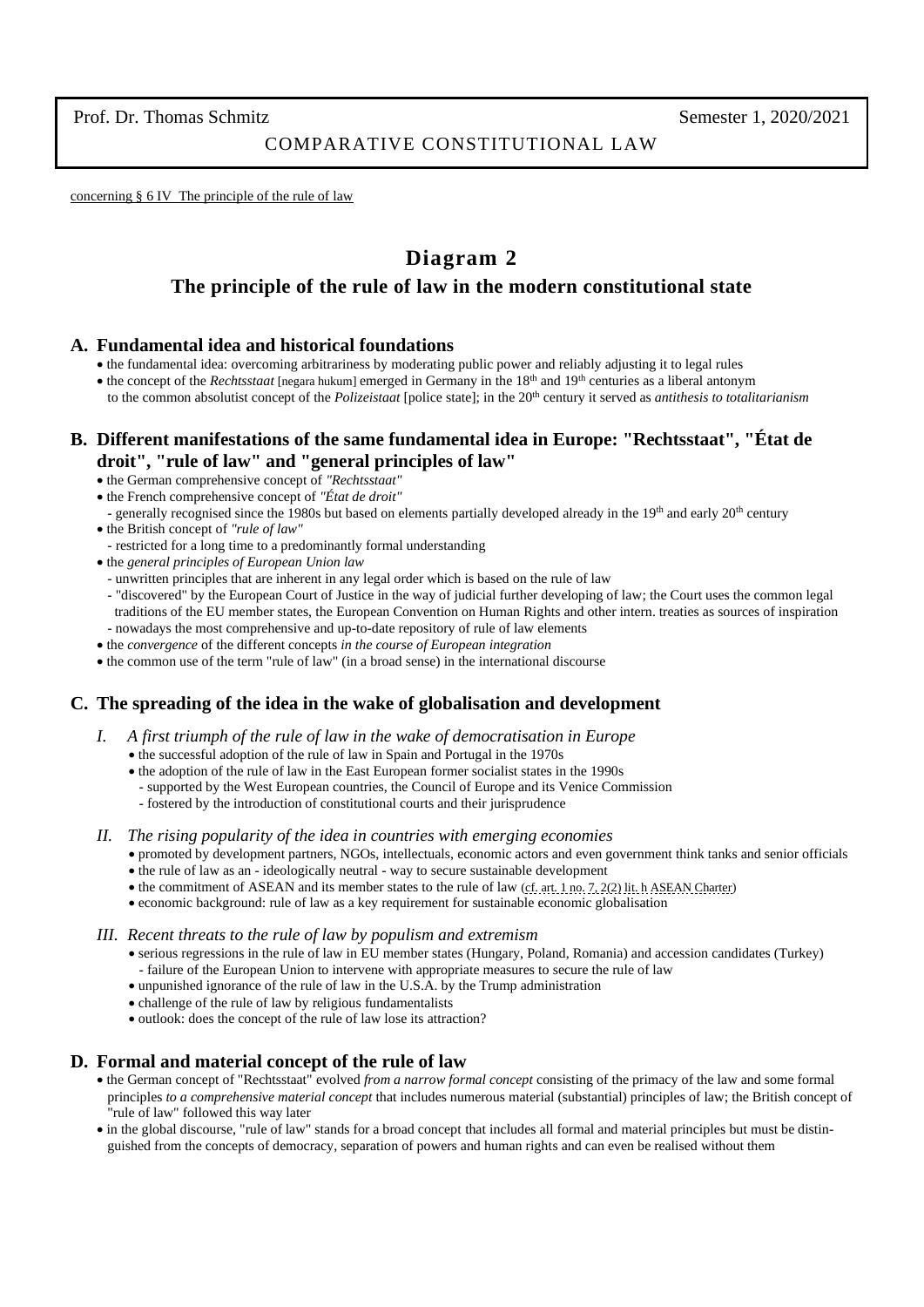### **E. The constitutional basis of the rule of law**

- some constitutions refer explicitly to the concept of "Rechtsstaat"/"État de droit" or "rule of law" as a fundamental constitutional principle (e.g. in [Indonesia \(art. 1\(3\)\),](http://www.dpr.go.id/jdih/uu1945) [Portugal \(art. 2\),](http://www.en.parlamento.pt/Legislation/CRP/Constitution7th.pdf) [Spain \(art. 1\(1\)\),](https://www.tribunalconstitucional.es/es/tribunal/normativa/Normativa/ConstitucionINGLES.pdf) [Poland \(art. 2\);](http://trybunal.gov.pl/en/about-the-tribunal/legal-basis/the-constitution-of-the-republic-of-poland/) see also art. [2 of the Treaty on European Union\)](https://eur-lex.europa.eu/legal-content/EN/TXT/?uri=uriserv:OJ.C_.2016.202.01.0001.01.ENG&toc=OJ:C:2016:202:FULL#C_2016202EN.01001301)
- others formulate the principle indirectly or with regard to some aspects only but this is understood as a general reference to the rule of law (e.g. in [Germany \(art. 20\(3\)\)](https://www.gesetze-im-internet.de/englisch_gg/englisch_gg.html#p0114) )
- often some elements are regulated separately as const. principles or fund. rights (eg. in Germany, cf. [art. 1\(3\), 19\(4\), 20\(2\), 101, 103, 104\)](https://www.gesetze-im-internet.de/englisch_gg/index.html#gl_p0119)
- the elements of the rule of law are usually worked out in a *rich constitutional jurisprudence*, which is often inspired by the jurispru dence of other const. courts and the European Court of Human Rights

## **F. The elements of the rule of law**

- Note that there is no homogeneous terminology or systematics! Some elements may not be known in some countries, not associated with the rule of law or labeled differently. The following compilation includes all important elements but is not exhaustive.
- *I. The subjection of all activity of public institutions to the law*
	- the essence of "Rechtsstaatlichkeit"/"rule of law"
	- includes the *obligation to enforce the law*, in favor of but also *against* the citizen
	- 1) The primacy of the constitution
		- subjection of all public institutions, including the legislator, to the constitution
	- 2) The primacy of the law
		- the subjection of the executive and the judiciary to the law
		- includes in the European Union the subjection to the supranational European Union law
		- problem: direct subjection to public international law? The controversy between *monism* and *dualism*

### *II. The principle of statutory reservation*

- sometimes regulated explicitly (e.g. i[n France \(art. 34\)\)](http://www2.assemblee-nationale.fr/langues/welcome-to-the-english-website-of-the-french-national-assembly#Title5); otherwise derived from the principle of the rule of law (possibly combined with the principle of democracy) and/or fundamental rights provisions
- usually more comprehensive in parliamentarian than in presidential democracies
- requires a *legal basis for all encroachments on fundamental rights* and other decisions imposing a burden on the citizen and often also for other essential decisions

### *III. The principle of proportionality*

- the most important legal principle at all
- the most radical challenge to totalitarianism: categorical rejection of any claim of absoluteness for any objectives of the state!
- philosophical foundations in the Bible (Old Testament)
- can be derived from both, fundamental rights and principle of the rule of law
- legislator is bound but enjoys a *margin of appreciation and evaluation*
- applies to all measures imposing a burden on the citizen
- structure of examination varies in different legal orders; sophisticated German approach with four requirements:
- 1) The measure must pursue a *legitimate aim*
	- the measure must pursue a public, not private interest
	- the aim must not be excluded by the constitution or other law
	- e.g. no public enforcement of private morality in a state committed to human rights
	- the aim must be intended in the relevant legal basis
- 2) The measure must be *suitable* to pursue that aim
	- the measure must be conducive to its purpose
	- caution: measures might be harsh but nevertheless suitable!
- 3) The measure must be *necessary* to achieve the pursued aim
	- the measure must be the least intrusive act of intervention that is equally conducive
	- often the crucial point in the examination of a practical case
	- the lawyer must consider possible alternatives to the measure this usually requires phantasy...
- 4) The measure must be *proportional* (in the strict sense)
	- the burden imposed must be proportionate (not out of proportion) to the aim in view
	- requires thorough *balancing* of the concerned public interests and the rights (in particular fundamental rights) of the citizen

### *IV. The principles of legal certainty and protection of legitimate expectations*

- the citizen must know what he can expect and what he is expected to do so that he can adapt and prepare himself
- 1) The principle of definiteness
	- legal norms must be formulated *clearly and precisely*, allowing the citizen to anticipate the acting of the authorities • conferred powers must be defined and limited clearly; this does not exclude but limits the use of general clauses and indefinite legal concepts - usually one of the great topics in administrative law
- 2) The prohibition of inconsistencies within the law
	- since the citizen cannot adapt to contradictory laws with contrary requirements
	- often a problem in developing countries when different ministeries supported by different foreign development partners prepare different laws that may in some cases interfere with each other
	- inconsistencies can be avoided by a thorough scrutiny of all bills in all fields of law by one central unit in the government